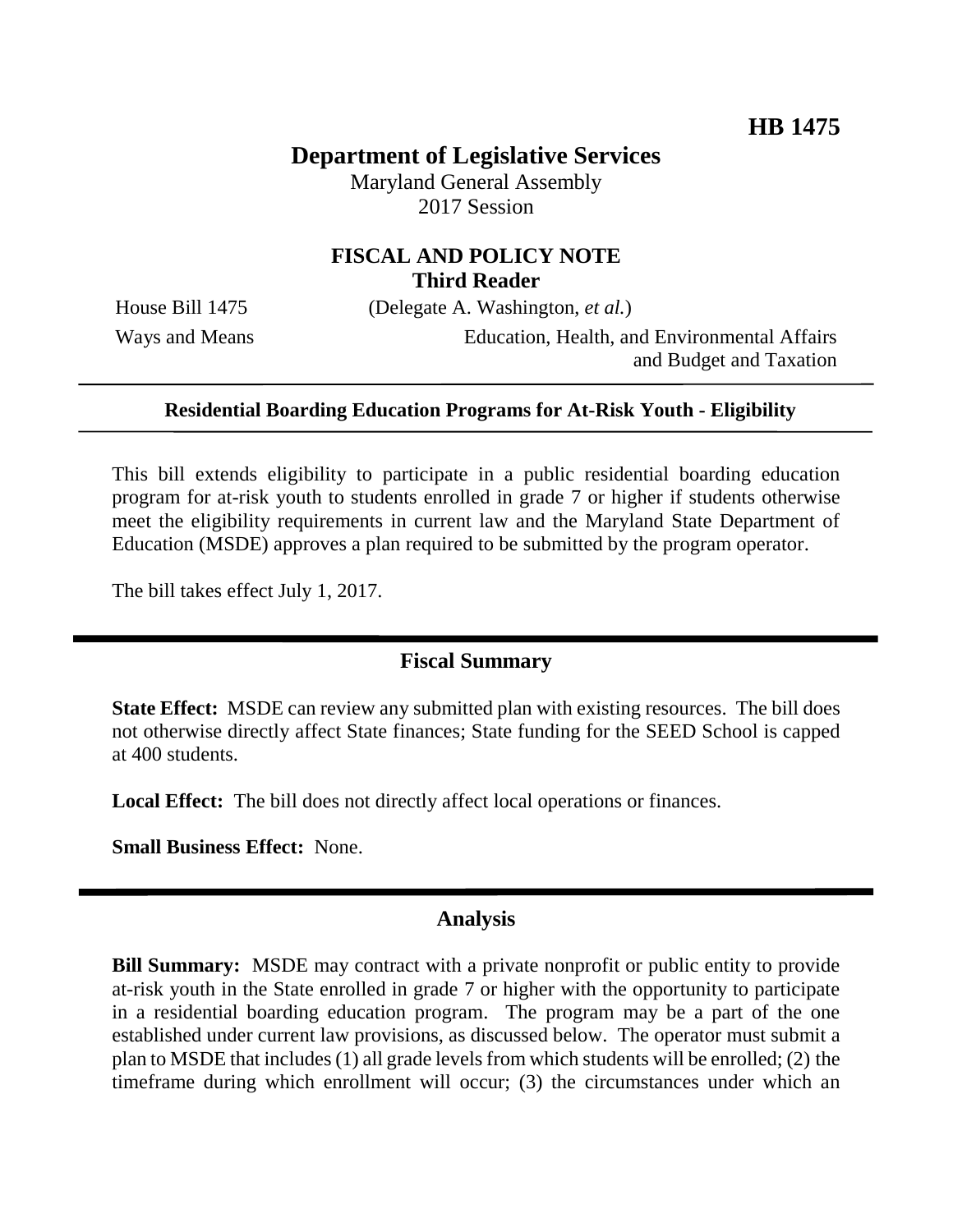operator will enroll students; (4) the process by which students will be selected; (5) if applicable, a description of how students will be integrated into an existing educational curriculum and residential student life; and (6) any other information MSDE requests. MSDE must review and approve the plan, if it is consistent with the educational purposes in statute.

**Current Law/Background:** Chapter 397 of 2006 established a public residential boarding school for at-risk youth (the SEED School) that is operated under the supervision of MSDE. At-risk youth include economically disadvantaged students, students with disabilities, or students with records of family issues or school difficulties, as specified. Eligible students must also be currently enrolled in grade 5 or grade 6. Chapter 397 also established mandatory funding levels; subsequent legislation altered the funding provisions. The total amount of mandatory State funding appropriated each year may not exceed an amount adequate to fund the per pupil allocation for 400 students in any fiscal year.

MSDE contracted in July 2007 with a nonprofit organization, the SEED Foundation, which also operates a similar school in the District of Columbia, to operate the school beginning with the 2008-2009 school year. The school provides at-risk students with a remedial curriculum for middle school students and a college preparatory curriculum for high school students. The school program also includes extracurricular activities, college admission counseling, health and mental health services, tutoring, community service opportunities, and a residential student life program. Students may apply to the program from any school system in the State. Students who are selected for participation through a lottery system (held in mid-May each year) may continue to live at and attend the school through high school graduation. The SEED School is governed by a 25-member board of trustees established in State law.

In the 2016-2017 school year, the SEED School will serve 403 students in grades 6 to 12 from up to 16 local school systems. MSDE advises that leadership of the SEED School recently studied the opportunity to begin enrolling students who are in grades 7 or higher, and concluded that this would help balance class sizes and provide enrollment opportunities to older students. The proposed fiscal 2018 State budget includes \$15.3 million in funding for the SEED School (\$10.4 million general funds/\$4.9 million special funds that represent local school system payments). Although State funding is capped at 400 students, the program is not prohibited from receiving funds from other sources.

**State and Local Fiscal Effect:** Local school systems with students enrolled in the SEED School pay 85% of the local cost per pupil for each student (which vary depending on the jurisdiction). Depending on the specifics of any submitted plan, allowing older students to enroll in the SEED School may alter the number of students from particular jurisdictions who attend the school, thereby potentially impacting local school system payments.

HB 1475/ Page 2